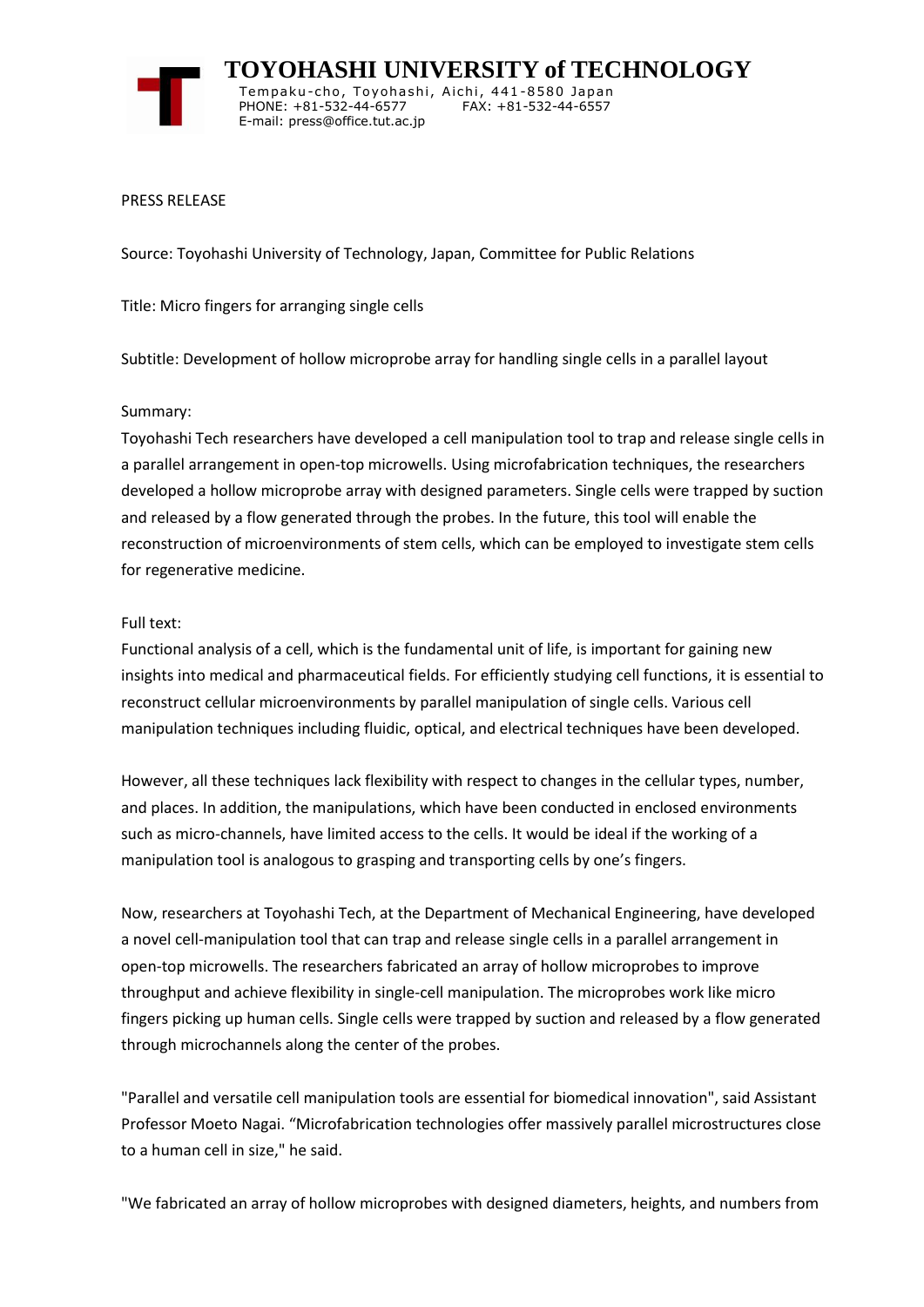

 **TOYOHASHI UNIVERSITY of TECHNOLOGY** Tempaku-cho, Toyohashi, Aichi, 441-8580 Japan PHONE: +81-532-44-6577 FAX: +81-532-44-6557 E-mail: press@office.tut.ac.jp

a silicon substrate using microfabrication techniques. Single cells were trapped on the tips of the probes using a suction flow. The cells were then released and placed in an array of microwells," Nagai said.

The research team developed a design principle for probes for minimally invasive single-cell manipulation. They conducted a cell aspiration experiment with a glass pipette and modeled a cell, thereby gaining information for designing hollow stepped probes. Based on the findings, the researchers designed and fabricated optimal probes. After a process of trial and error, the cells were placed and cultured in microwells with the probes, and the cells continued to maintain cell activity.

The proposed manipulation system makes it possible to place cells in a microwell array and observe the adherence, spreading, culture, and death of the cells. This system has the potential to be used as a tool for three-dimensional hetero cellular assays. In the future, this system will be further developed to reconstruct microenvironments of stem cells outside a living body, which would aid studies on stem cells for regenerative medicine.

#### Reference:

Nagai, M., Oohara, K., Kato, K., Kawashima, T., and Shibata, T. (2015). Development and characterization of hollow microprobe array as a potential tool for versatile and massively parallel manipulation of single cells, Biomedical Microdevices, 17(2):41. doi: 10.1007/s10544-015-9943-z.

Further information Toyohashi University of Technology 1-1 Hibarigaoka, Tempaku, Toyohashi, Aichi Prefecture, 441-8580, JAPAN Inquiries: Committee for Public Relations E-mail: press@office.tut.ac.jp

Toyohashi University of Technology founded in 1976 as a National University of Japan is a research institute in the fields of mechanical engineering, advanced electronics, information sciences, life sciences, and architecture.

Website[: http://www.tut.ac.jp/english/](https://www.tut.ac.jp/english/)